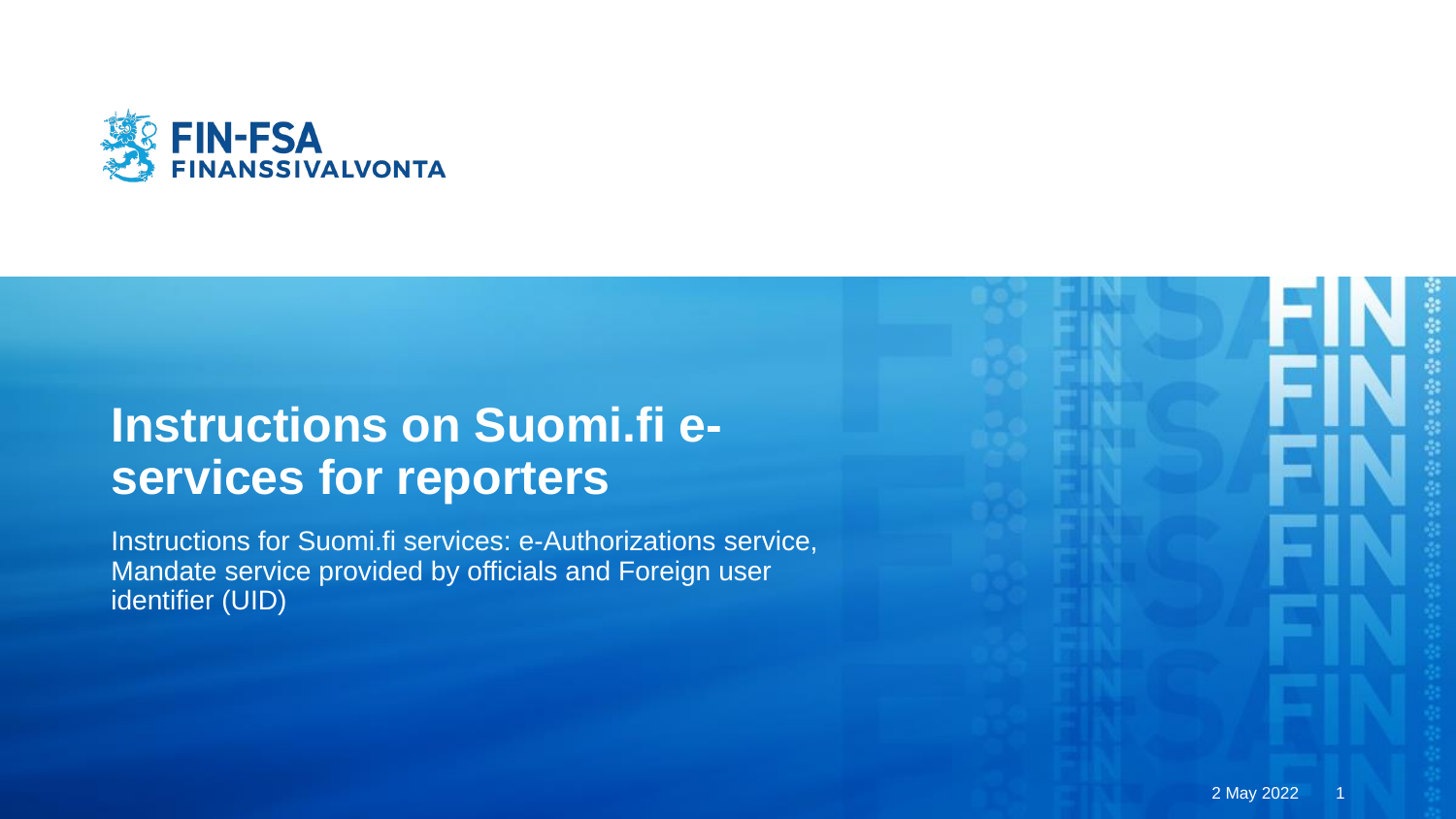### **Suomi.fi authentication in the FIN-FSA's Reporter Portal**

- With the introduction of the FIN-FSA's Reporter Portal, reporting entities or their service providers send official reports via the portal
	- − Via the portal, entities or their service providers send reports, receive validation feedback and communicate with the FIN-FSA in matters related to reporting
	- − In this document, the term 'reporting entity' always refers to the entity that has the obligation to carry out formal reporting to the FIN-FSA
- Logging in to the portal requires personal mandates to act on behalf of the reporting entity as well as strong authentication
	- − Mandates are granted in the Suomi.fi e-Authorizations service
	- − Strong authentication is possible with, for example, personal online banking codes or the Finnish Authenticator application



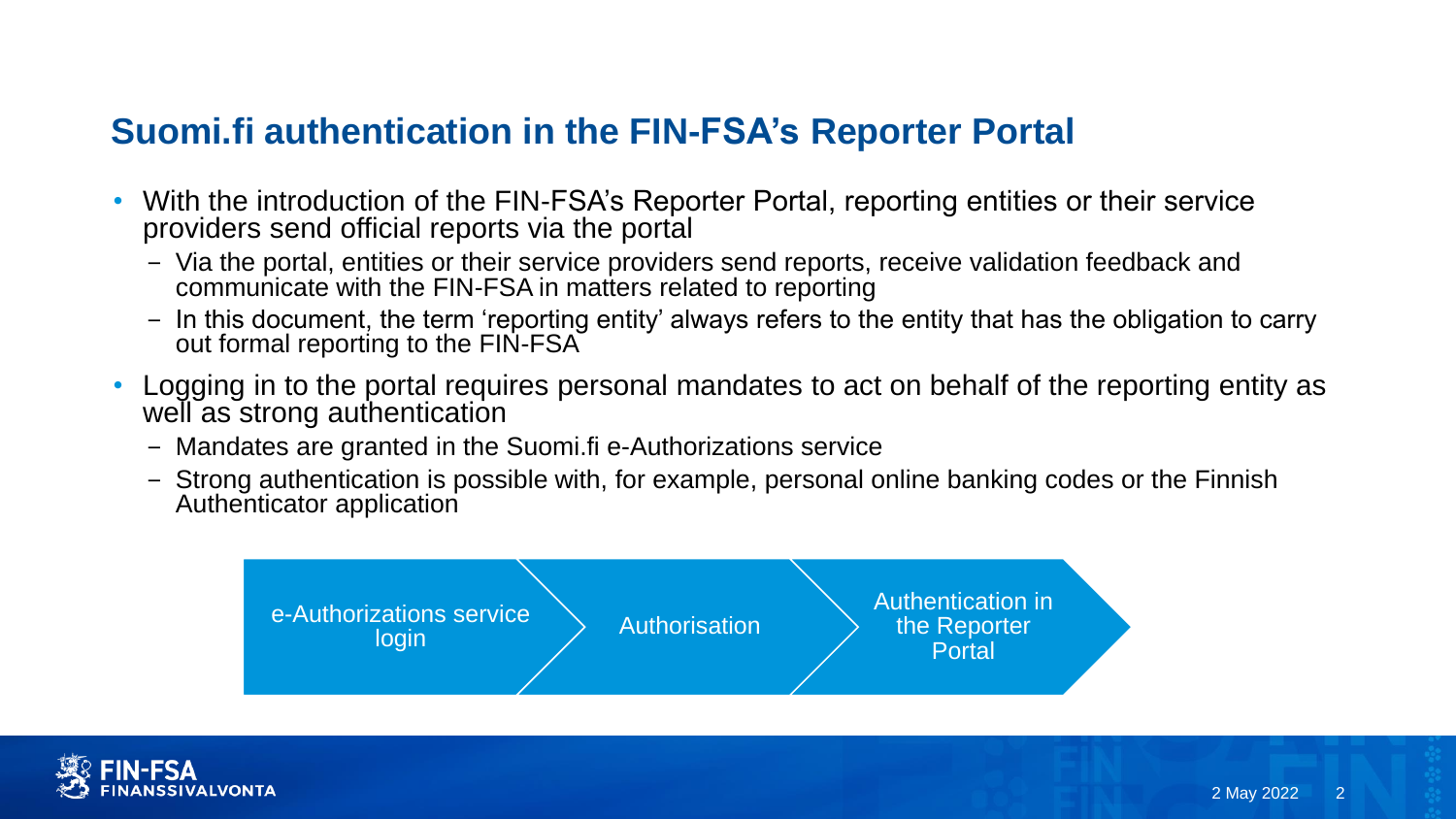### **Justifications for using the Suomi.fi service**

- The public sector as well as independent bodies governed by public law must utilise strong authentication in their systems
- Strong authentication has been considered to be best implemented via the Suomi.fi service
	- − A large proportion of the entities required to report to the FIN-FSA are already included in the socalled basic registers used in Suomi.fi authentication
		- − These entities already have what is required to identify themselves in the FIN-FSA's Reporting Portal and to manage mandates
		- − The basic registers are the Trade Register, the Business Information System and the Register of Associations
- Legislation (in Finnish and Swedish)
	- − Act on Information Management in Public Administration (906/2019)
	- − Act on Shared Support Services for eGovernment (571/2016)
	- − Ministry of Finance Decree on Provision of Shared Support Services for eGovernment (607/2016)

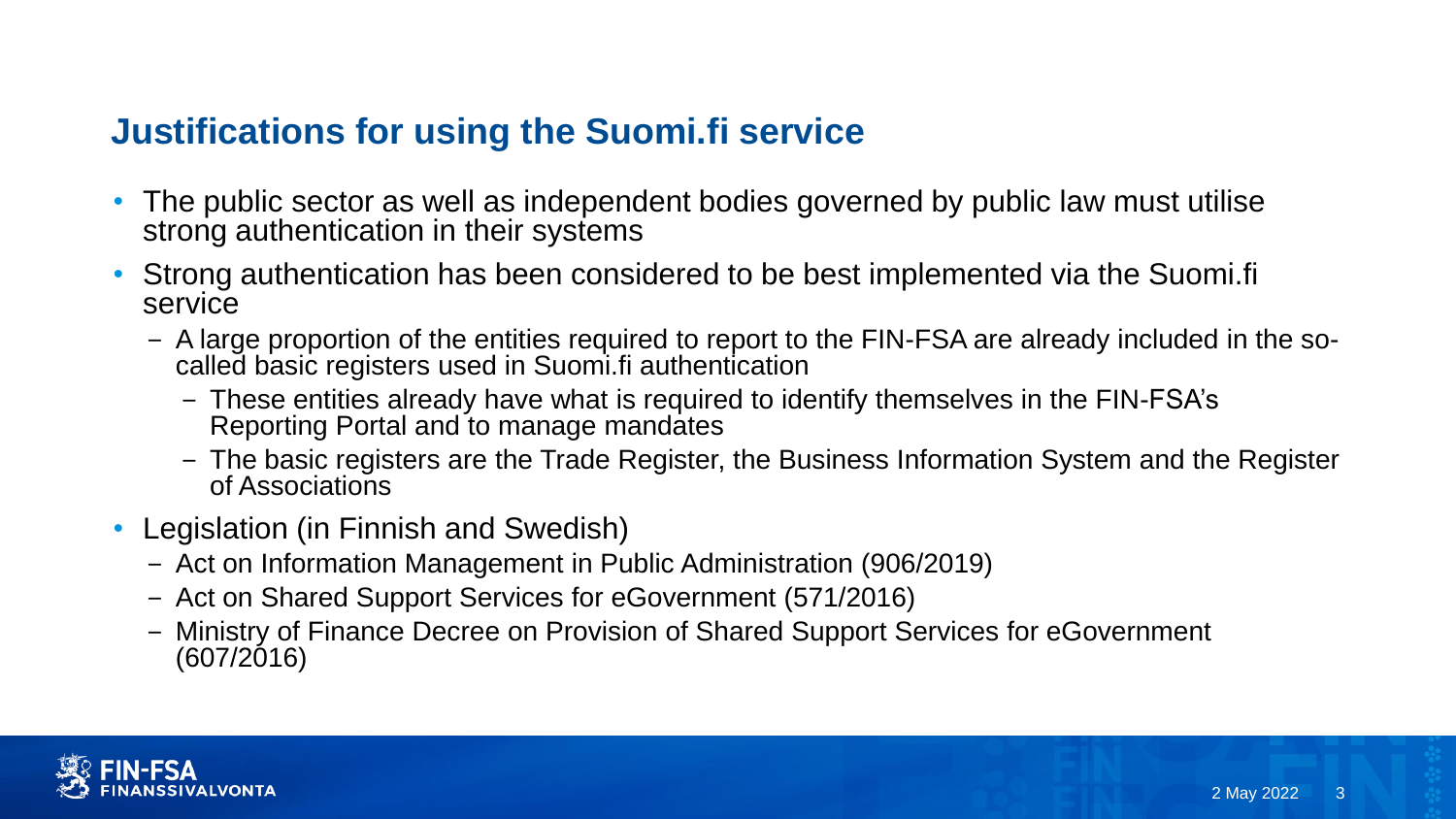# Authorisation

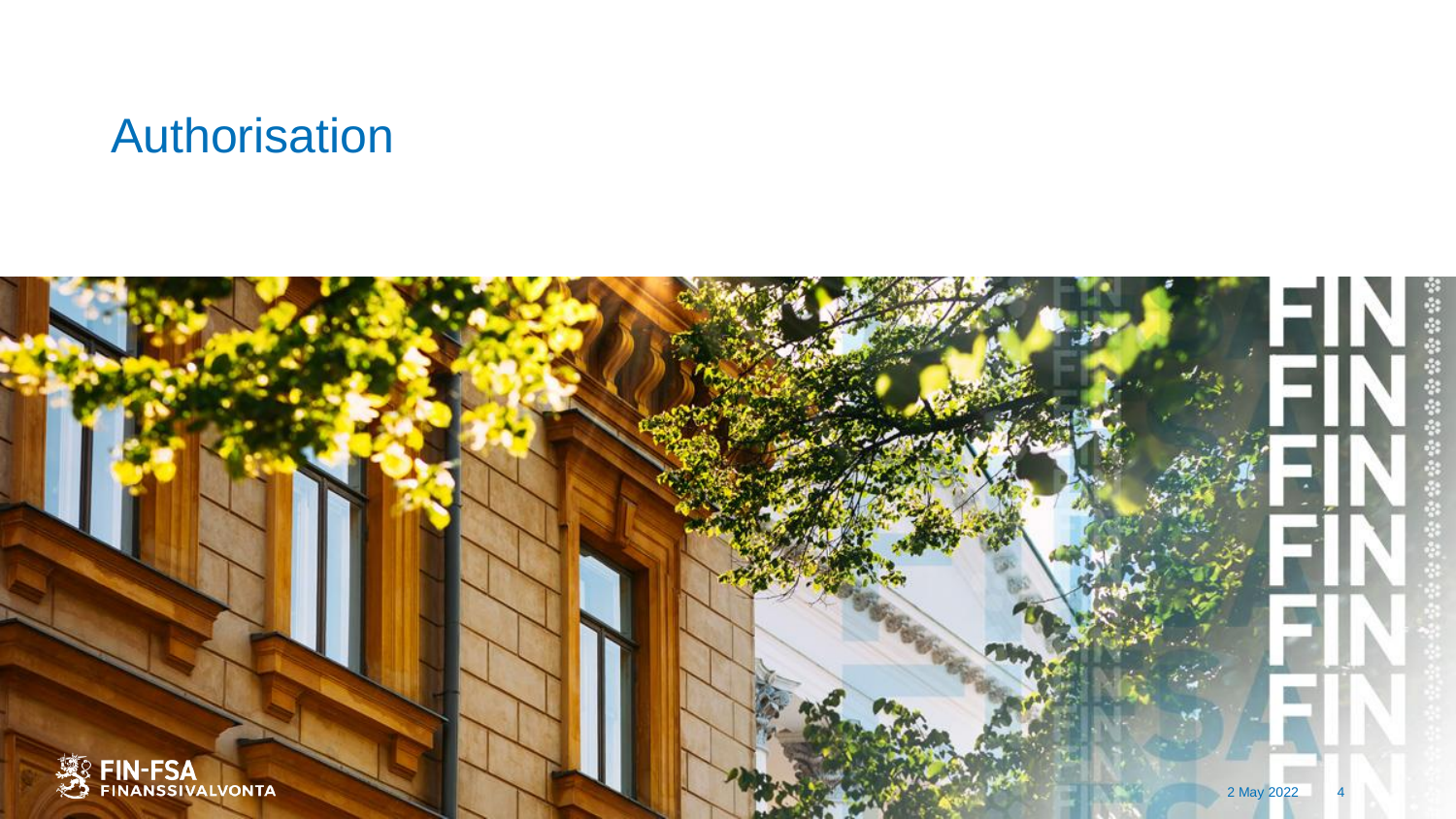### **Description of authorisation**

- On the right is a concise description of the Suomi.fi e-Authorizations service process, by which the reporting entity manages its mandates
- The description does not necessarily represent the authorisation for the regulatory reporting of every reporting entity, but is intended to cover as many authorisation cases as possible
- The complexity of mandate management depends on whether the reporting entity belongs to one of the basic registers and whether the reporting entity carries out regulatory reporting independently or through a service provider



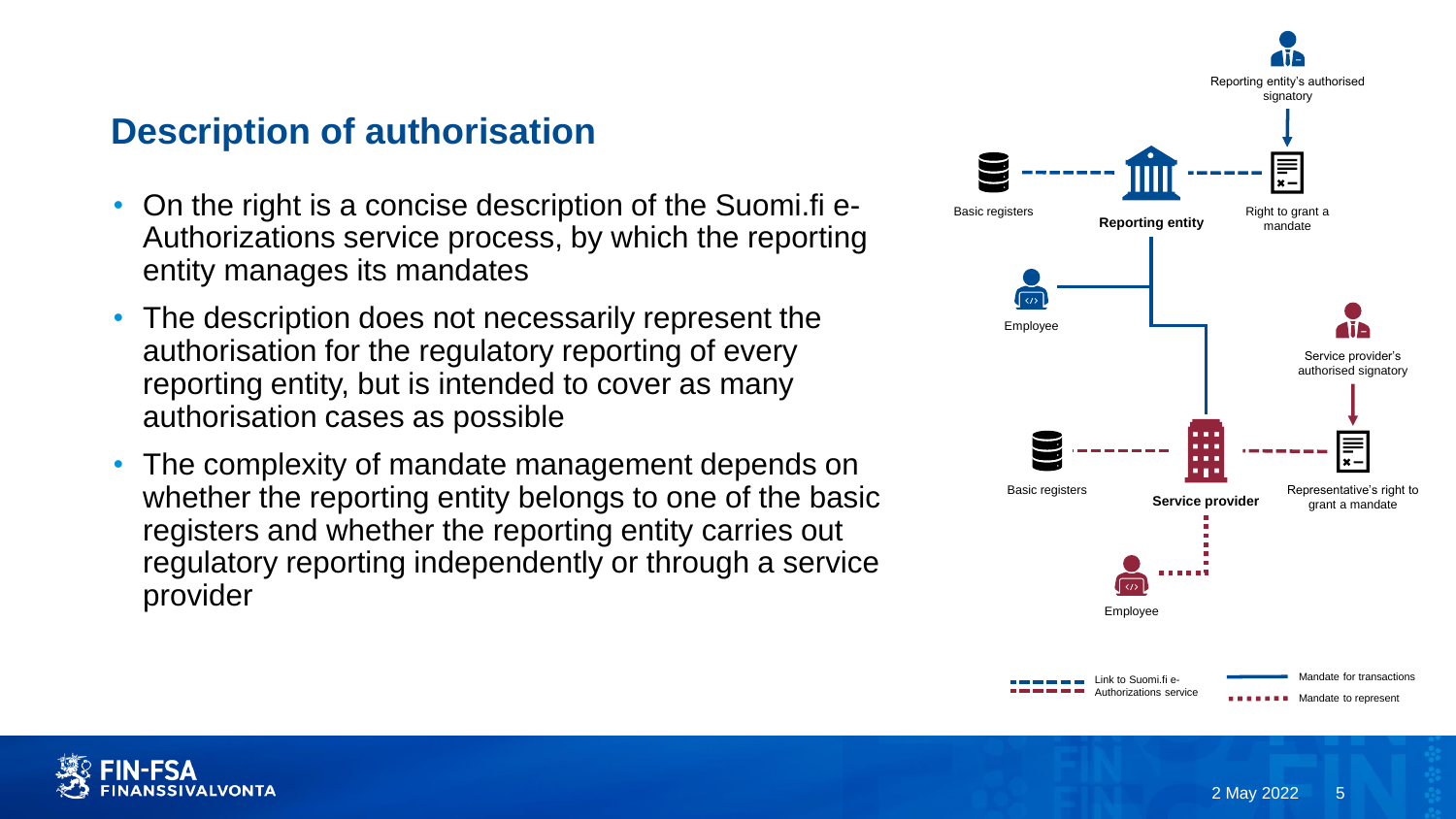# **Suomi.fi e-Authorisations service login**

- Management of the company's authorisation matters takes place in the Suomi.fi [e-Authorizations service](https://www.suomi.fi/e-authorizations)
	- − Management includes the granting, requesting and invalidation of mandates
	- − Mandates can be assigned both to employees of one's own organisation (reporting entity) or to another organisation (service provider)
- Logging in to the Suomi.fi e-Authorizations service
	- − Option 1: If, for the reporting entity, representatives have been entered in one of the basic registers, then persons authorised to represent the entity that are entered in the register may log in to the Suomi.fi e-Authorizations service with their personal means of identification.
		- − You can find [here](https://www.suomi.fi/instructions-and-support/information-on-eauthorizations/acting-on-behalf-of-a-company-or-an-organisation) a list of the roles entered in the Trade Register that are authorised to act on behalf of a company (see *Acting on behalf of a company without a separate mandate*)
	- − Option 2: If the reporting entity is not entered in any of the basic registers, it must apply for a right to grant a mandate via the mandate service granted by officials.
		- − For more detailed instructions, see slides 11–12 and slide 17



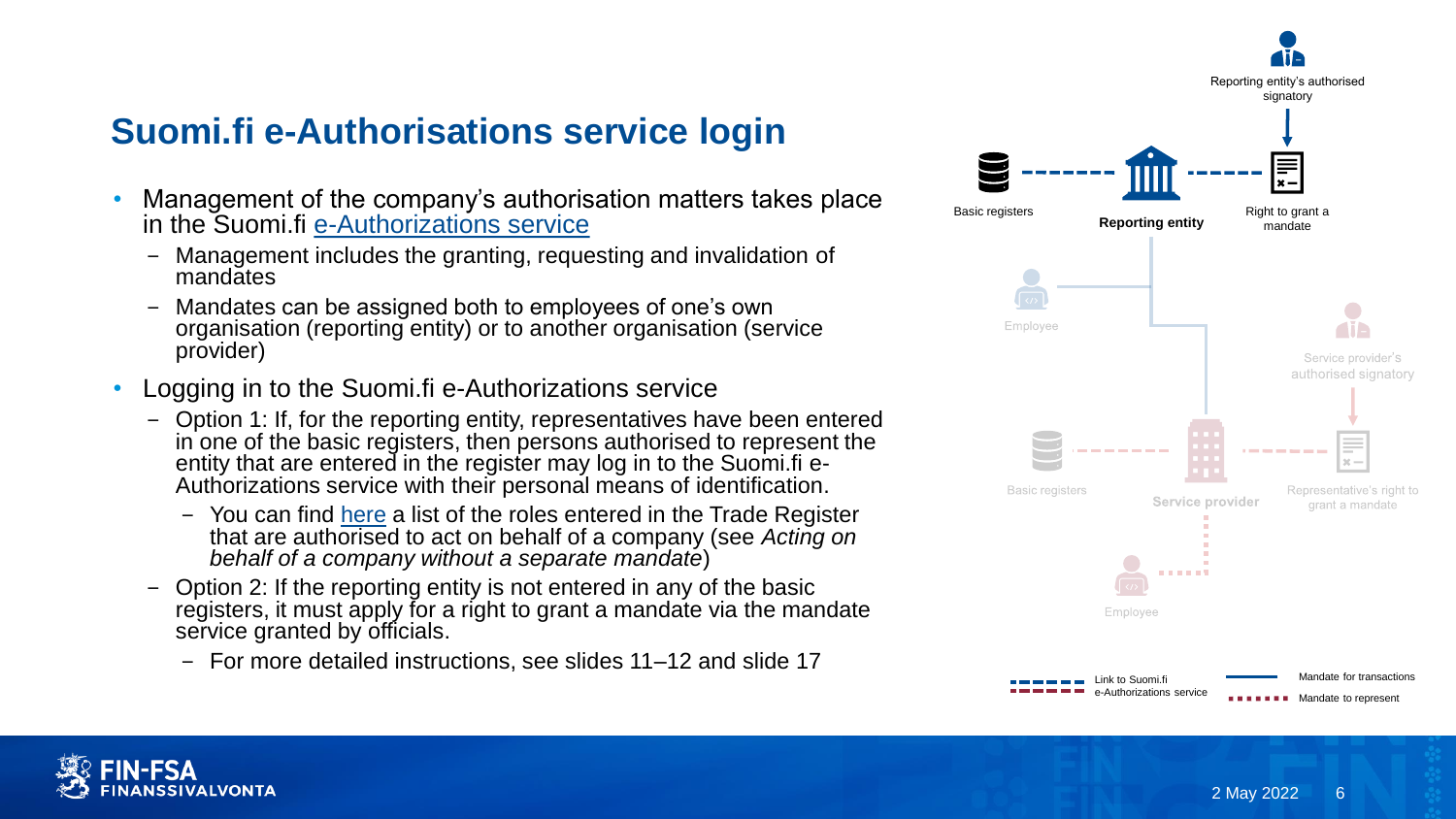### **Mandate for transactions and Right to grant a mandate (1/2)**

- If the reporting entity's authorised signatory is not responsible themself for the company's regulatory reporting, then the authorised signatory may authorise another person or service provider to act on behalf of the company in Reporting Portal.
	- − For example, the CEO of a reporting entity may authorise individuals in the organisation's Compliance Department to act on behalf of the company in the Reporting Portal.
- In order for the reporting entity to be able to assign mandates, the selected mandate type must be 'mandate for transactions' or 'right to grant a mandate'.
	- − When the recipient of a mandate is a service provider, then the type of mandate is always 'mandate for transactions'



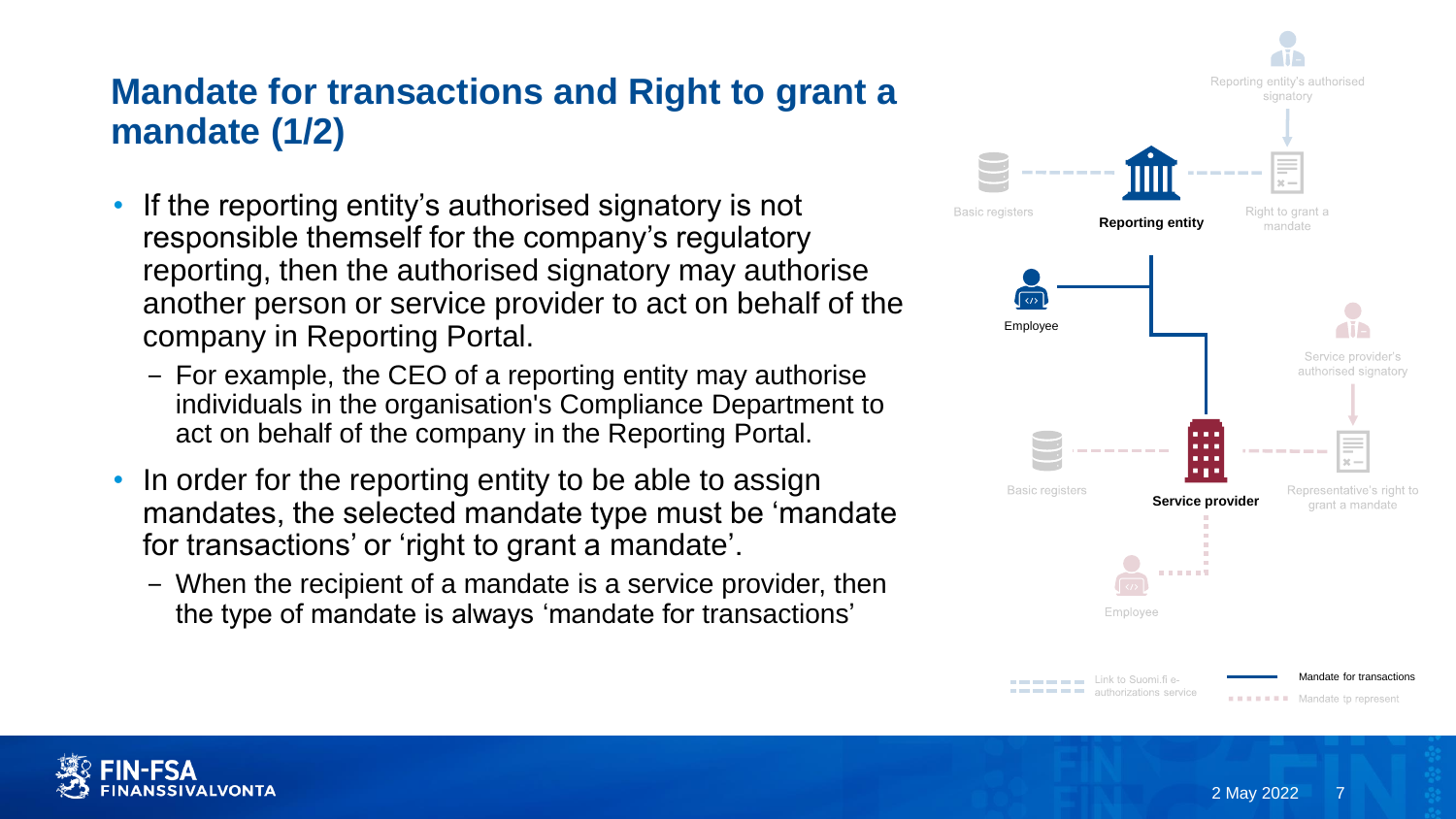### **Mandate for transactions and Right to grant a mandate (2/2)**

- If the entity wishes to grant a mandate to an individual whose task is to assign additional mandates within the reporting entity's organisation, the mandate in question is 'right to grant a mandate'
	- − An example is a situation where the authorised signatory has assigned a regulatory reporting 'right to grant a mandate' to a manager in the Compliance Department. As a person holding the right to grant a mandate, the manager may assign mandates for transactions to other employees of the organisation
- Please note. A person with the right to grant mandates cannot act on behalf of the company in transaction services, such as in the Reporting Portal
	- − If a person with the right to grant mandates wishes to act themself on behalf of the company, then they must assign to themself a mandate for transactions in the Suomi.fi e-Authorizations service





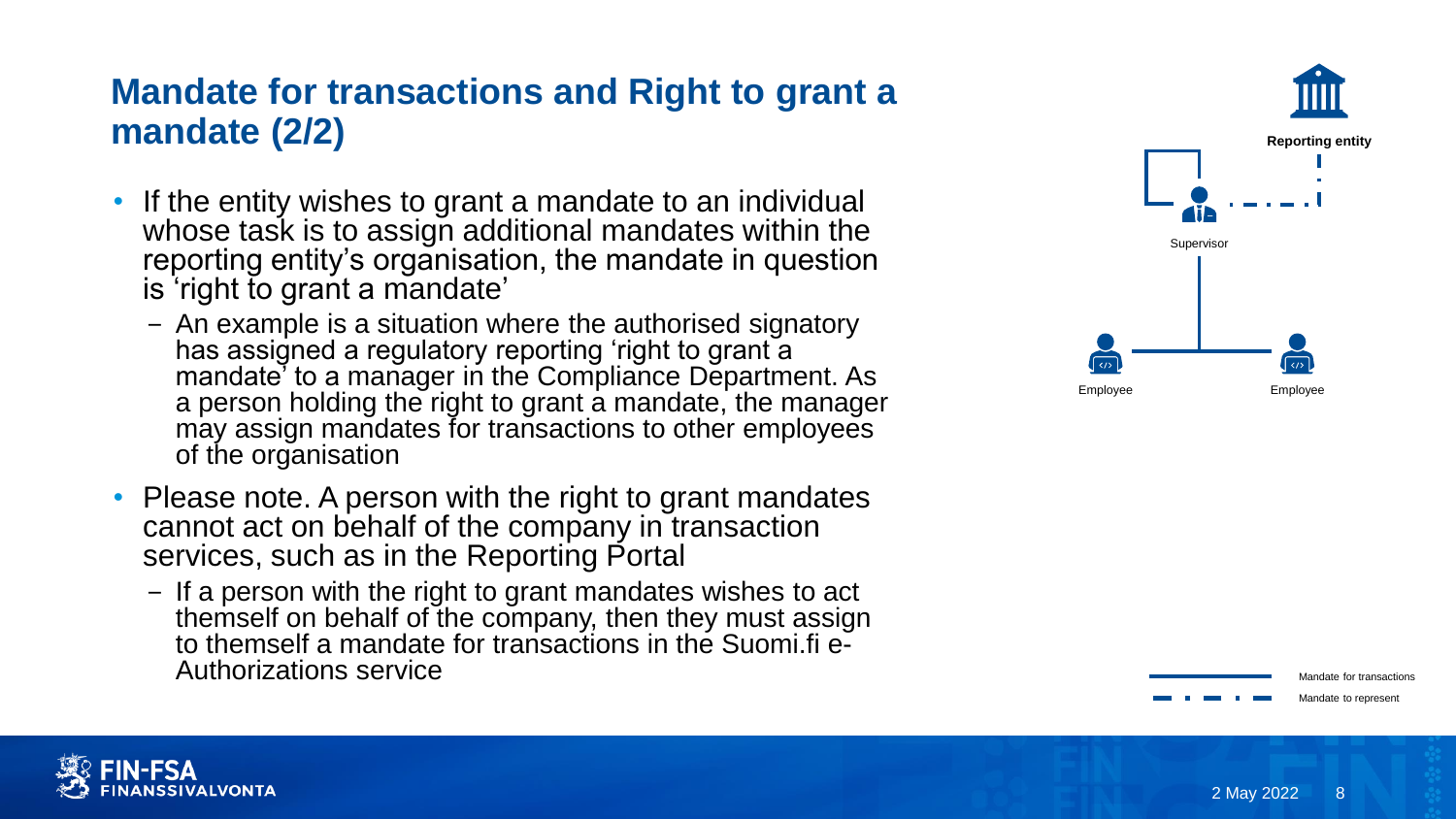## **Management of service provider's mandates**

- If the reporting entity handles regulatory reporting through a service provider, then the service provider must also be able to manage mandates in the Suomi.fi e-Authorizations service.
- Logging in to the Suomi.fi e-Authorizations service works on the same principles as the reporting entity's login:
	- − Option 1: If the company is included in one of the basic registers, then persons authorised to répresent the company that are entered in the register may log in independently to the Suomi.fi e-Authorizations service with their personal means of identification.
	- − Option 2: If the company is not entered in any of the basic registers, then it must apply for mandates via the mandate service granted by officials.
		- − Please note. When the service provider applies for mandates via the mandate service granted by officials, the service provider must apply for a **representative's right to grant a mandate** (see the description on the right reporting entity vs. service provider)
- The service provider may manage the mandates for transactions it has received from the reporting entity either with aid of a 'mandate to represent' or a 'representative's right to grant a mandate'.



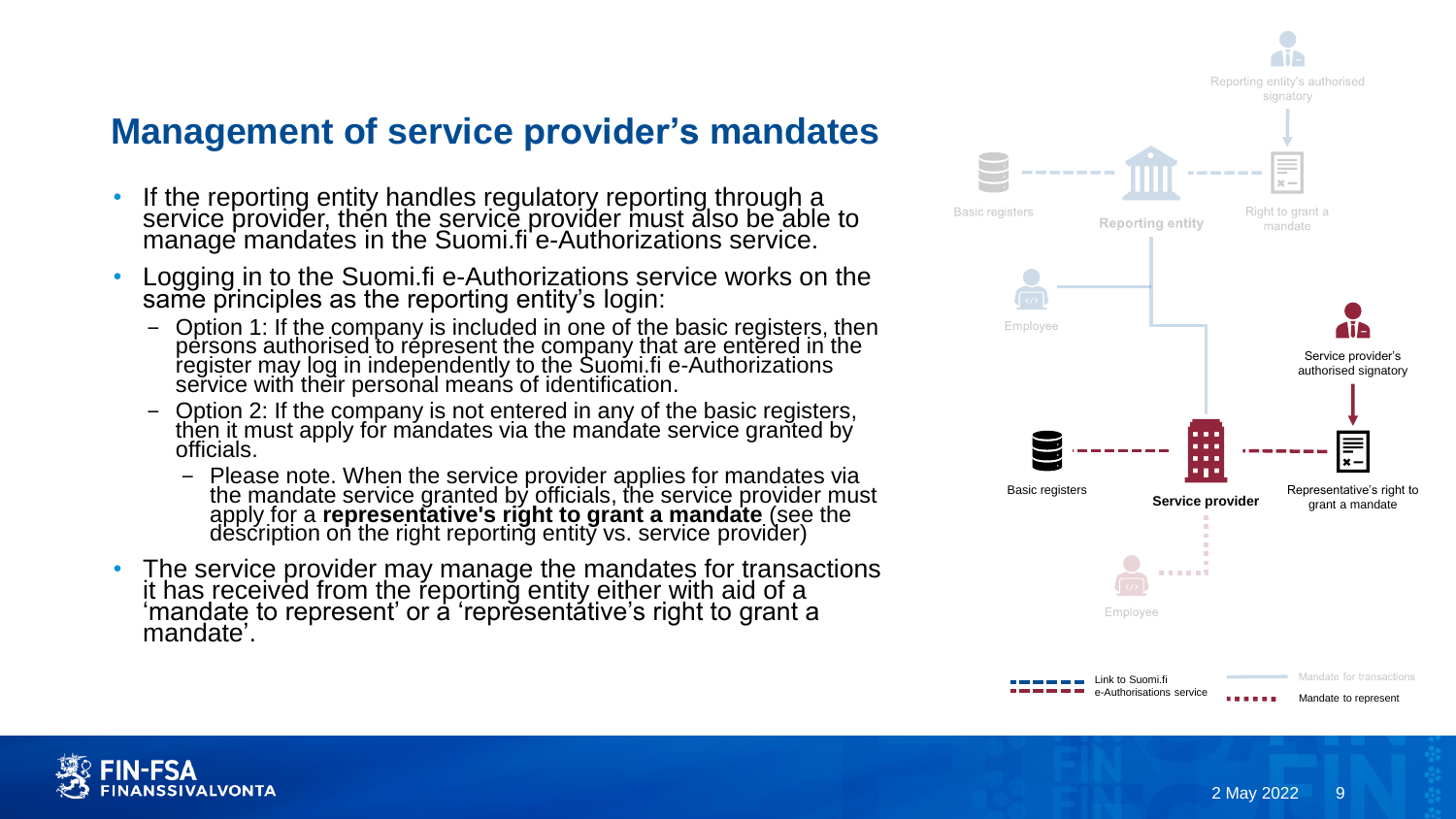### **Mandate to represent and Representative's right to grant a mandate**

- When the service provider receives from the reporting entity a mandate for transactions, then the service provider cannot assign the mandate within its own organisation as a mandate for transactions
	- − The mandate types available to the service provider are 'mandate to represent' and 'representative's right to grant a mandate'
- A mandate to represent resembles a mandate for transactions: using a mandate to represent, an employee of the service provider can act on behalf of the reporting entity in an electronic service
- A representative's right to grant a mandate resembles a right to grant a mandate: a representative's right to grant a mandate may be granted to a person whose task in the organisation is to manage the mandates for transactions received from the reporting entity
	- − As with a mandate for transactions, it is not possible with a representative's right to grant a mandate to act on behalf of the reporting entity in an electronic service
		- − if a person holding a representative's right to grant a mandate wishes to act in the Reporting Portal, then they must grant to themself a mandate to represent
	- − A person holding a representative's right to grant a mandate may also request mandates for transactions from the reporting entity
		- The reporting entity must accept the mandate request before the mandate enters into effect
		- The service provider is not notified about a rejected mandate request





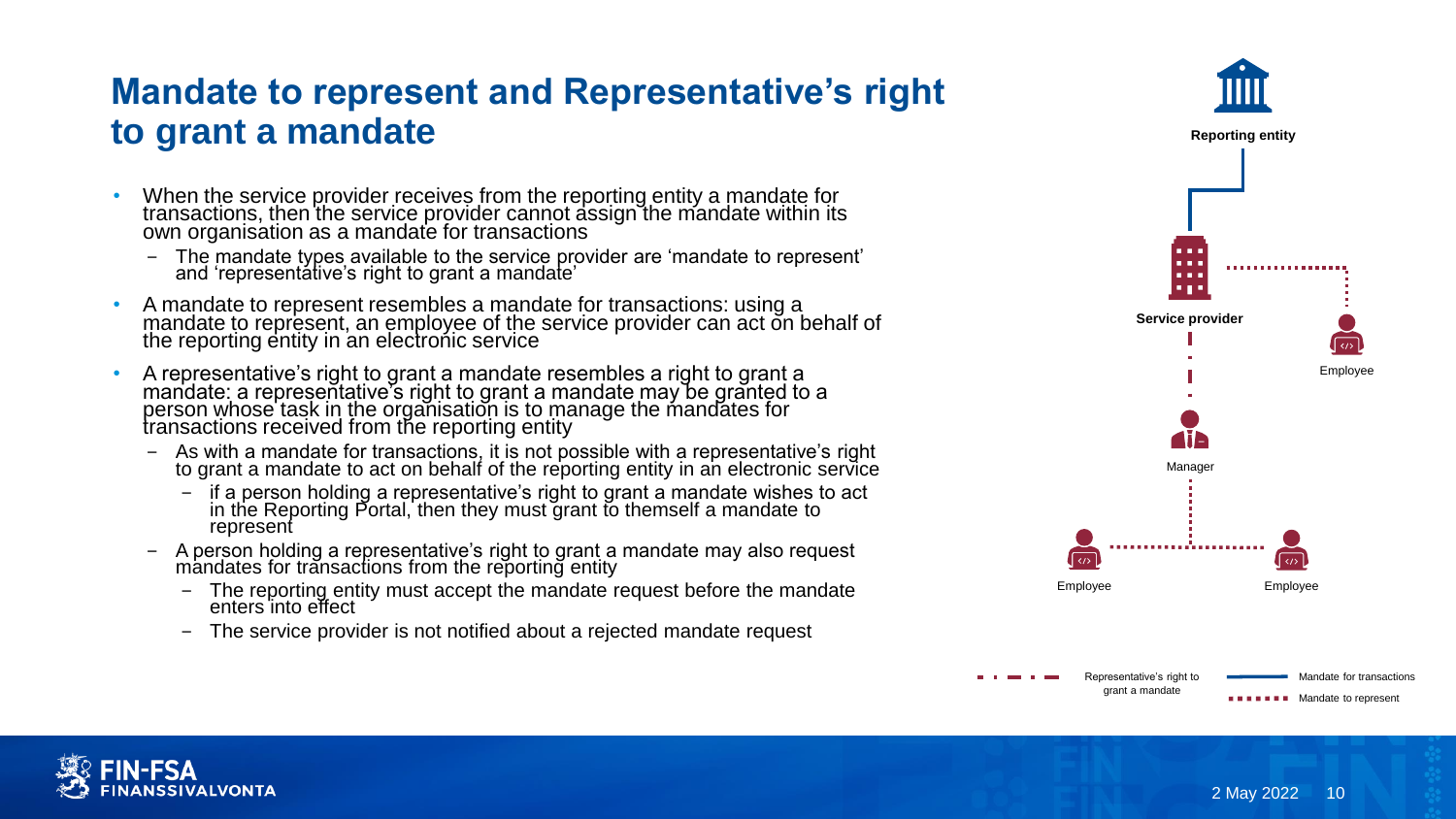**Mandate provided by an official 1/2**

- If a reporting entity or service provider is not entered in any of the basic registers, then an application must be made in the mandate service provided by officials in order to use the Suomi.fi e-Authorizations service
	- − Examples of situations where a company must apply for a 'right to grant a mandate' via a 'mandate provided by an official'
		- − A company has no representatives entered in the Trade Register
		- − A foreign company has no Finnish authorised signatories entered in the Trade Register
		- − A foreign company does not have a Finnish business identity code (ytunnus)
- The type of mandate applied for when making an application for a mandate provided by an official depends on the company's status in regulatory reporting.
	- − Mandate application by reporting entity: right to grant a mandate
	- − Mandate application by service provider: representative's right to grant a mandate:
- **The average processing time for an application is 4-6 weeks**
	- − A Finnish company may submit an application for a mandate provided by an official electronically
	- − Foreign companies must send the application and attachments by post



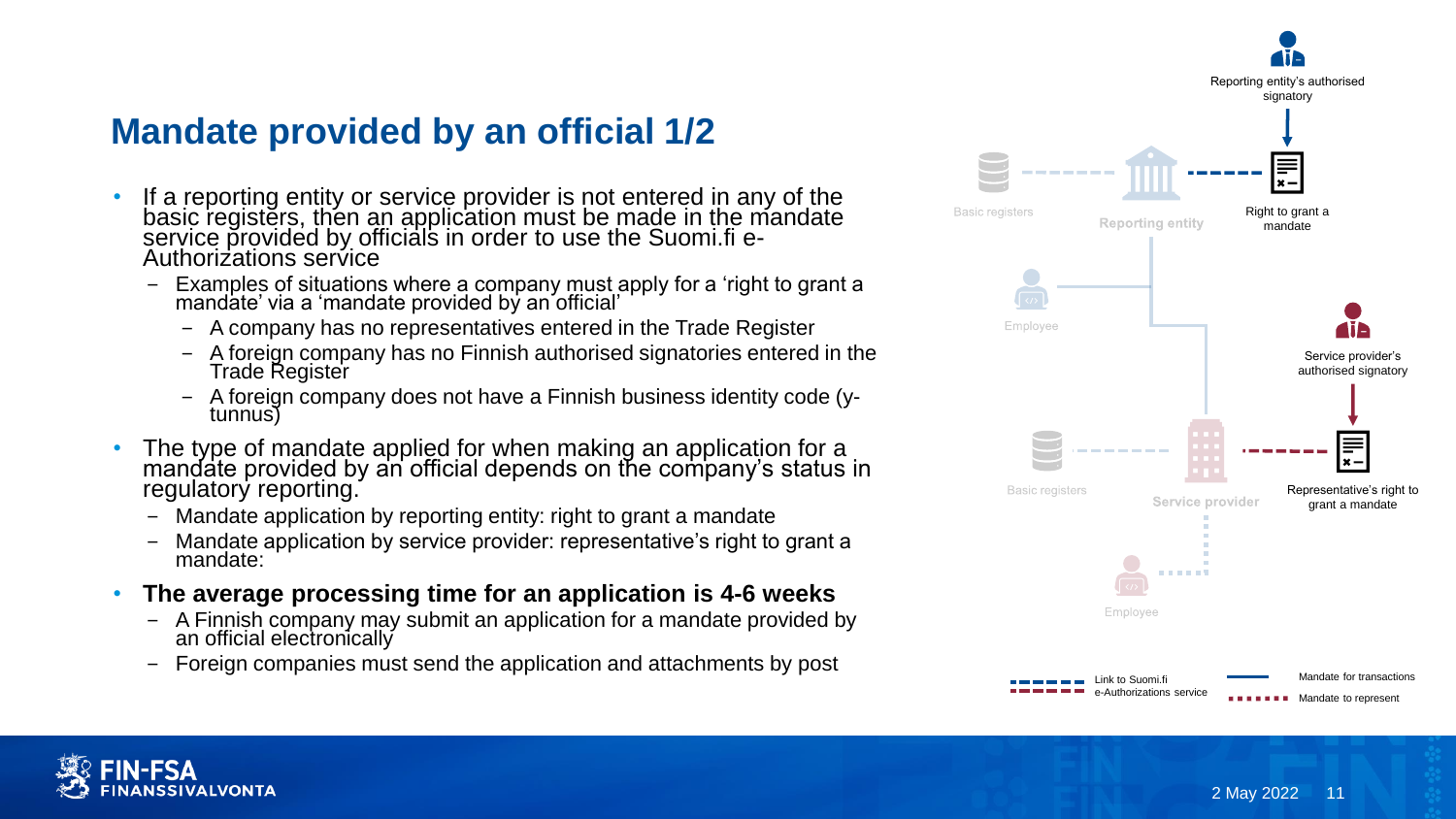# **Mandate provided by an official 2/2**

- Before starting the process of applying for a mandate provided by an official, the organisation should check [here](https://www.suomi.fi/e-authorizations/authorisation-with-an-application), whether it can already act independently in the Suomi.fi e -Authorisations service
	- − Consult the list "Who needs authorisation with an application?".
	- − Before applying for a mandate provided by an official, read the instructions where, by completing a short questionnaire, you will receive more detailed instructions on what kind of mandates your organisation should apply for and what attachments should be included in the application .
- In the application, the mandate must be assigned to a person who has either a Finnish personal identity code or a foreign user identifier (UID )
	- − If the right to grant a mandate is assigned to a foreign individual, then they must have a UID before completing the application for a mandate provided by an official.
- Before it is submitted, the mandate application must be signed and the requested attachments added

### Who needs authorisation with an application?

### The following parties authorise with an application:

- . Public administration (e.g., municipal or central government or organisation, educational institution, Evangelical Lutheran Church, Orthodox Church)
- A Finnish association whose signature rule states that the association is represented by two or more persons together
- A forest, agricultural or estate partnership whose shareholders include another organisation (e.g. an estate of a deceased person) or whose shareholders do not have an identification token (e.g. online banking codes) or a Finnish personal identity code
- . A foreign company in which the persons with signatory rights entered in the Trade Register do not have a Finnish personal identity code or which does not have a business ID
- · Private entrepreneurs, self-employed persons, agricultural or forestry operators who cannot use electronic services
- Other organisation for which no representatives have been entered into the Trade Register (e.g. foundation, religious communities, investment fund unemployment fund, insurance fund, personnel fund, jointly owned forest, road maintenance association, estate partnership or estate of a decease person, which have a business ID
- A Finnish company, association or other organisation if the persons entitled to represent it or partners do not have a Finnish personal identity code or identification token (e.g. online banking codes) or if the one with the right to represent is another organisation
- A Finnish company which is bankrupt or in liquidation or which has ceased to operate
- A guardian who has previously used the Katso ID to manage the matters of the person under their guardianship

#### Others grant and invalidate mandates independently in Suomi.fi e-Authorizations.

#### > Suomi.fi e-Authorizations

> Instructions for users changing over from the Katso service to Suomi.fi e-Authorizations - dvv.fi <a>[</a>

### 1. Read the instructions for your application

Always begin drawing up the application by familiarising yourself with the instructions. This is because the requirements vary in different situations and may change between different applications. After you have answered a few questions, you will get instructions and a list of the required documents. ------



### Instructions and documents for authorisation with an application



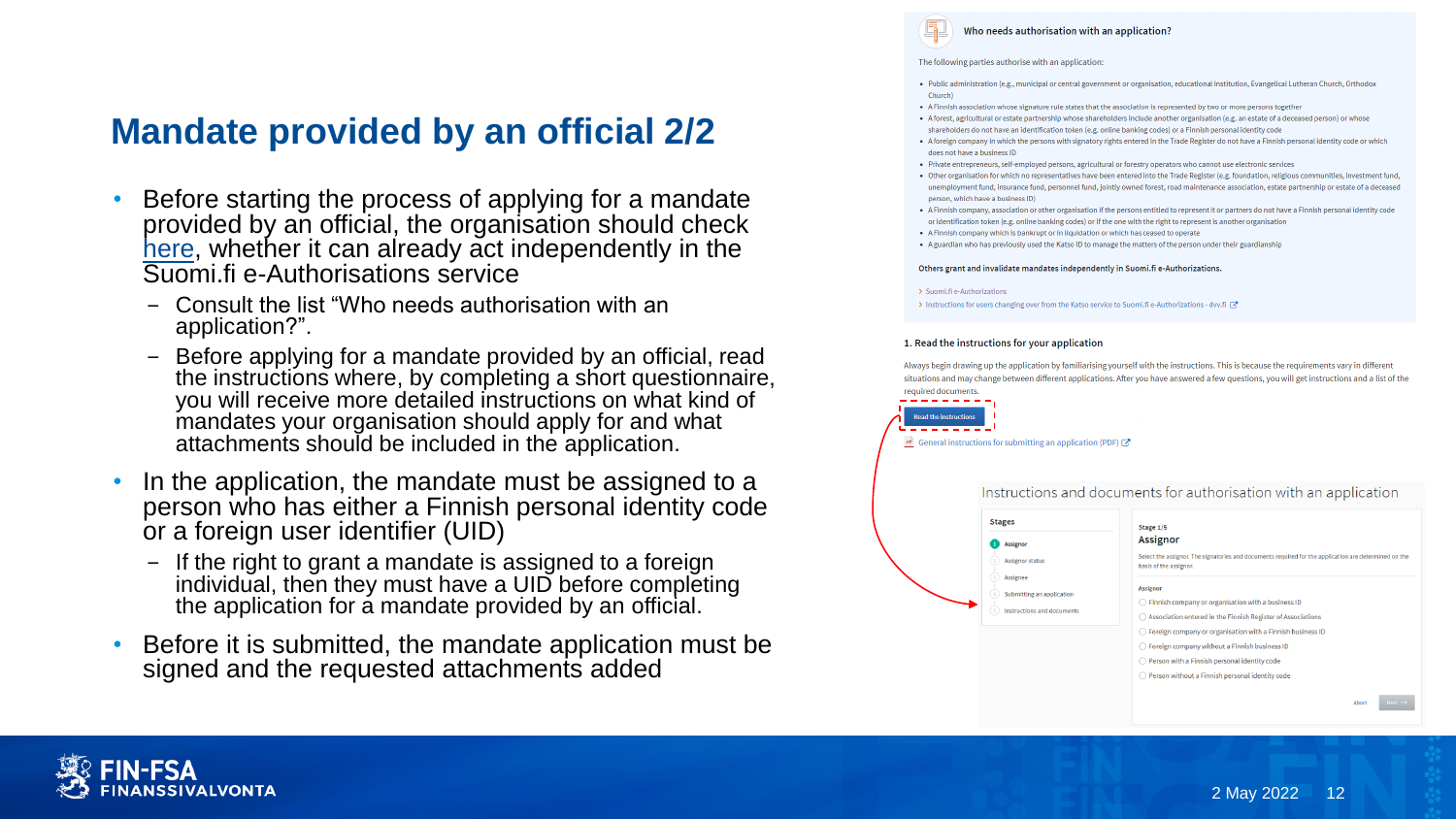## **Foreign user identifier (UID)**

- Authentication of foreign individuals to Suomi.fi strong identification services takes place using a foreign user identifier (UID)
- Concise instructions on registration
	- 1. Register on the Finnish Authenticator Identification Service [website](https://idm.finnauth.tunnistaminen.suomi.fi/self-care/)
		- − Enter an email address, read the terms of use, and create a password
	- 2. Download the Finnish Authenticator application and create a PIN code to log in to the application and e-services
		- − Google Play Store (Android), App Store (iOS)
	- 3. Authenticate your identity in the Finnish Authenticator application
		- − To authenticate your identity, you will be required to take pictures of both your passport and yourself
		- − If the authentication is successful, then your account will be defined for a level at which you can log in to Finnish public administration services.
- For more detailed instructions on setting up a UID go [here](https://www.suomi.fi/instructions-and-support/information-on-eidentification/finnish-authenticator-identification-service)

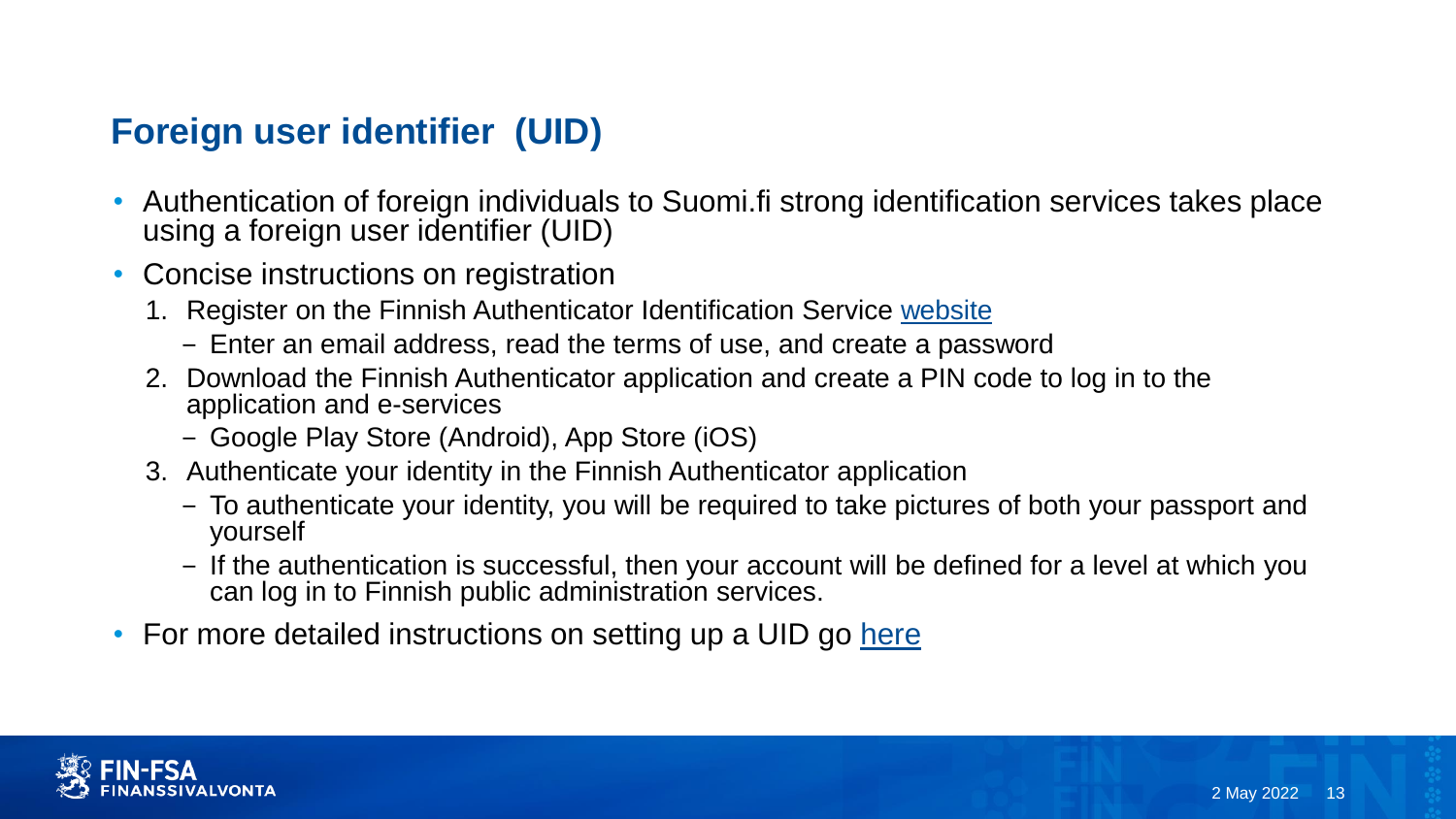

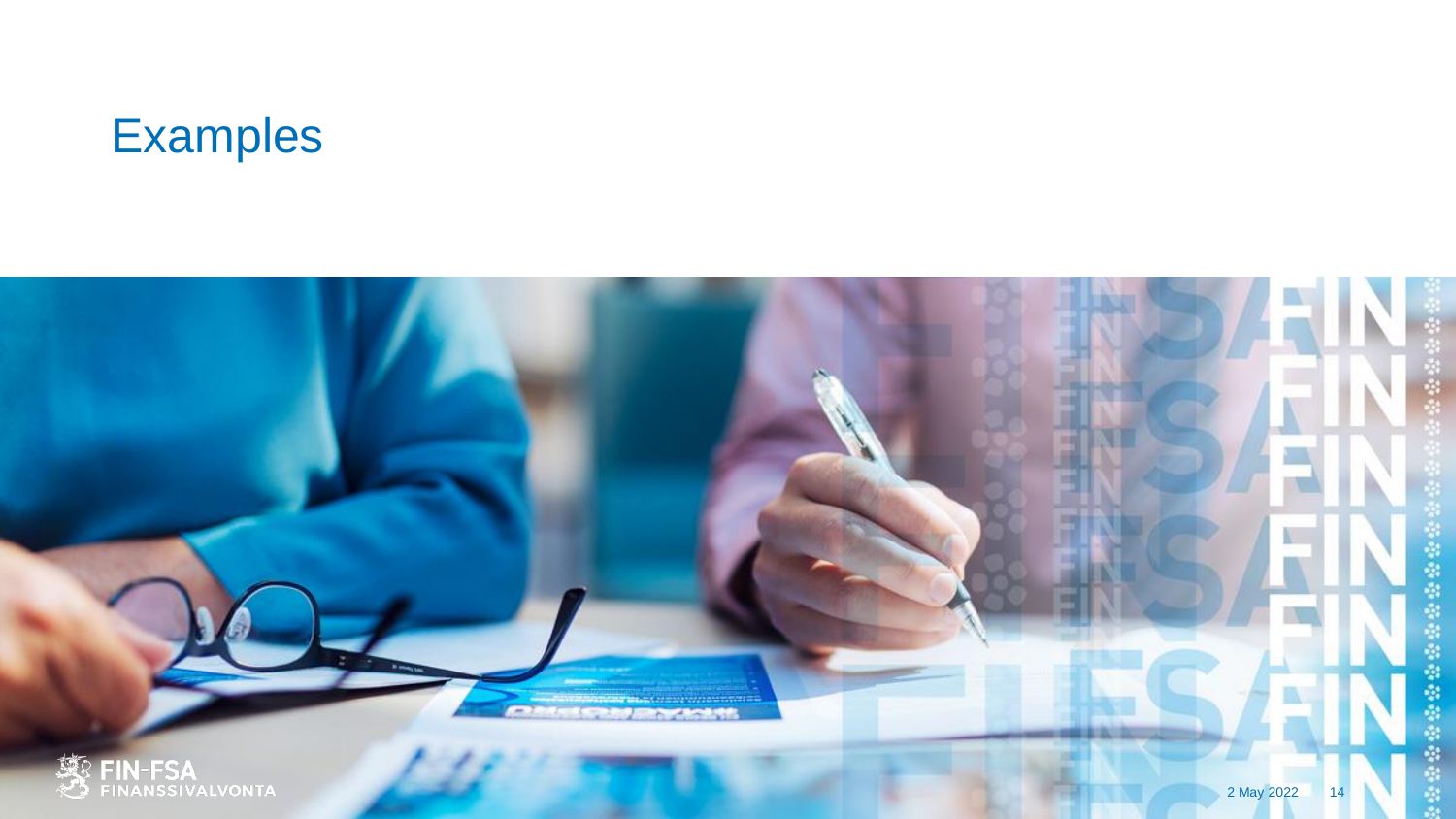# **Reporting entity is entered in basic register – handles reporting internally**

- When the reporting entity is entered in one of the basic registers, the entity's authorised signatories can assign the entity's mandates in the Suomi.fi e-Authorisations service
- An authorised signatory can assign mandates for regulatory reporting within the organisation as follows:
	- 1. Authorised signatory grants mandates directly to the employee responsible for regulatory reporting (mandate for transactions)
	- 2. Authorised signatory grants mandates to a manager (right to grant a mandate)
		- − Upon receiving the right to grant a mandate, the manager can assign additional mandates (mandates for transactions) to other employees and to themself





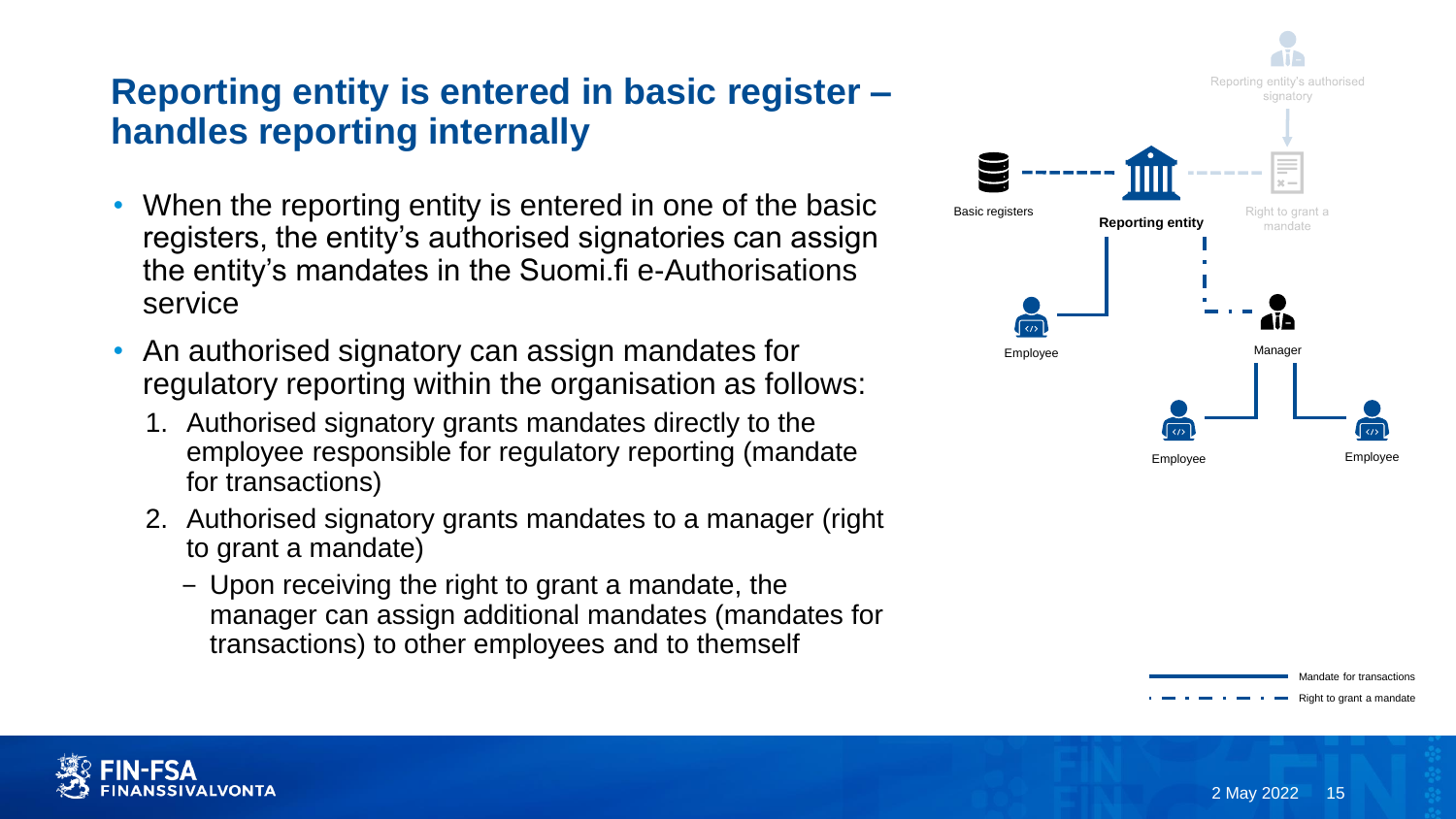## **Reporting entity is entered in basic register – handles reporting via service provider**

- When the reporting entity is entered in one of the basic registers, then persons with the right to represent the entity can assign mandates for the FIN-FSA's Reporter Portal.
- In order for mandates to be granted to a service provider, the service provider must also be able to transact in the Suomi.fi e-Authorizations service
	- − The service provider is entered in a basic register: service provider is able to receive mandates in the Suomi.fi e-Authorizations service
	- − The service provider is not entered in a basic register or has no Finnish authorised signatory entered in a register: the service provider applies, via a mandate provided by an official, for a representative's right to grant a mandate
- The service provider assigns additional mandates, in the form of mandates to represent or representative's right to grant a mandate